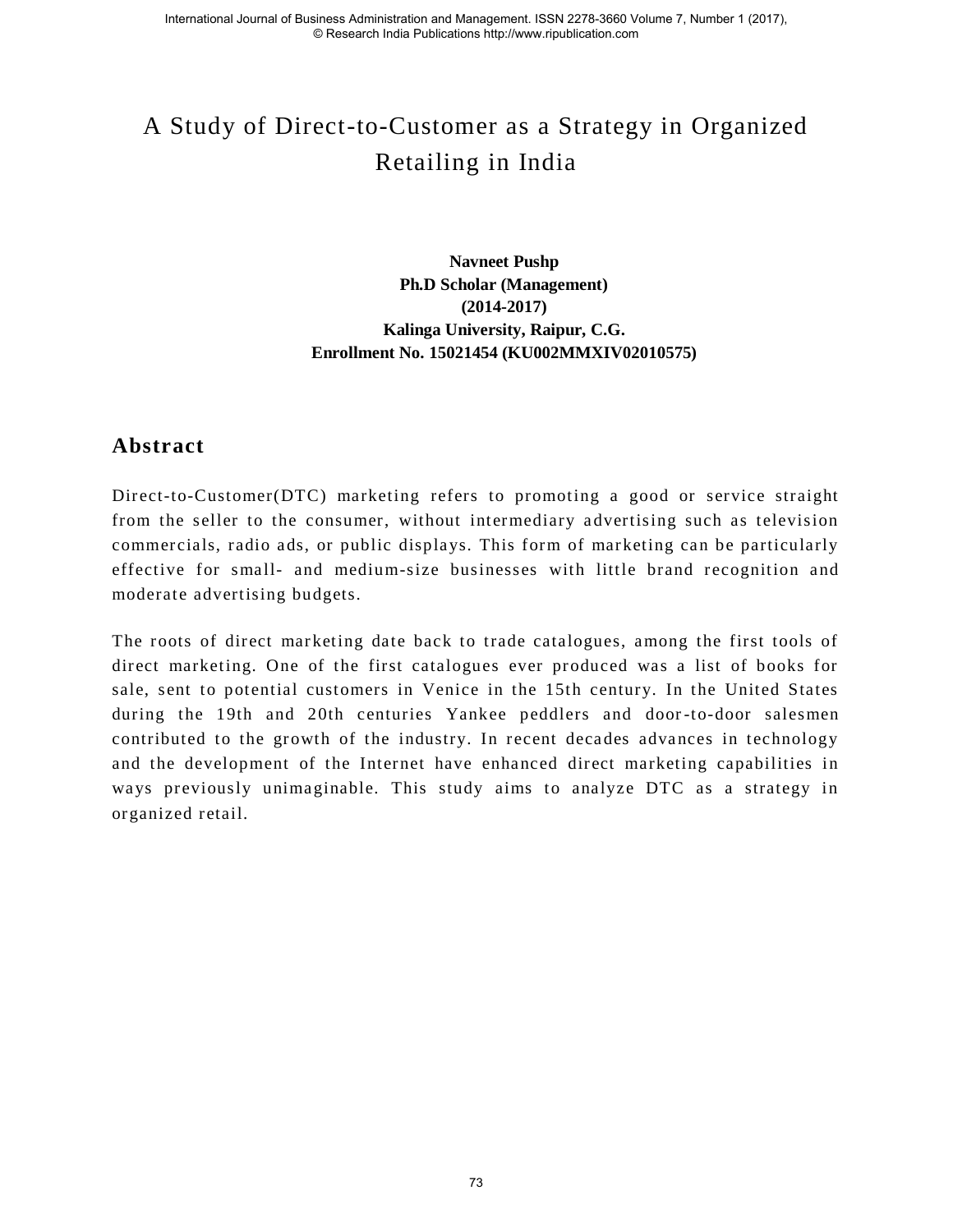# **1. Introduction**

 $\overline{a}$ 

Claire Hopwood  $(2016)^1$  in his article said that DTC allows companies to control their brand's story and relay their messaging directly to consumers.

―If a consumer chooses your product over a competitor's on a retailer's website, you might have won a sale—but you've lost the opportunity to build a relationship," says Alex Becker, global VP of branded manufacturers at commerce-as-as-service solution provider Digital River, about the role of DTC selling in building a brand. "A distinctive, compelling and focused public-facing brand experience, complete with direct -to-consumer online sales, lets manufacturers control and cultivate relationships with customers that transcend retail channels."

Of course, building a brand through the DTC strategy also presents some complications. In particular, a robust DTC presence could endanger another important marketing channel: selling through retail partners. Nike's aggressive push for direct sales, for instance, puts its relationship with retailers in an awkward position.

Selling directly to customers, however, doesn't necessarily translate to better customer experience. If companies don't have the necessary insight, processes and culture in place, they won't be able to provide a seamless customer experience. An understanding of the end consumer is required to ensure that any direct sales effort improves the customer experience.

Direct marketing refers to promoting a product or service straight from the s eller to the consumer, without intermediary advertising such as television commercials, radio ads, or public displays. This form of marketing can be particularly effective for small and medium-size businesses with little brand recognition and moderate advertising budgets.

The roots of direct marketing date back to trade catalogues, among the first tools of direct marketing. to be employed. One of the first catalogues ever produced was a list of books for sale, sent to potential customers in Venice in the 1 5th century. In the

<sup>&</sup>lt;sup>1</sup> Claire Hopwood (2016), "Why direct-to-consumer is becoming an important retail channel", https://www.visioncritical.com/direct-to-consumer-marketing-channel.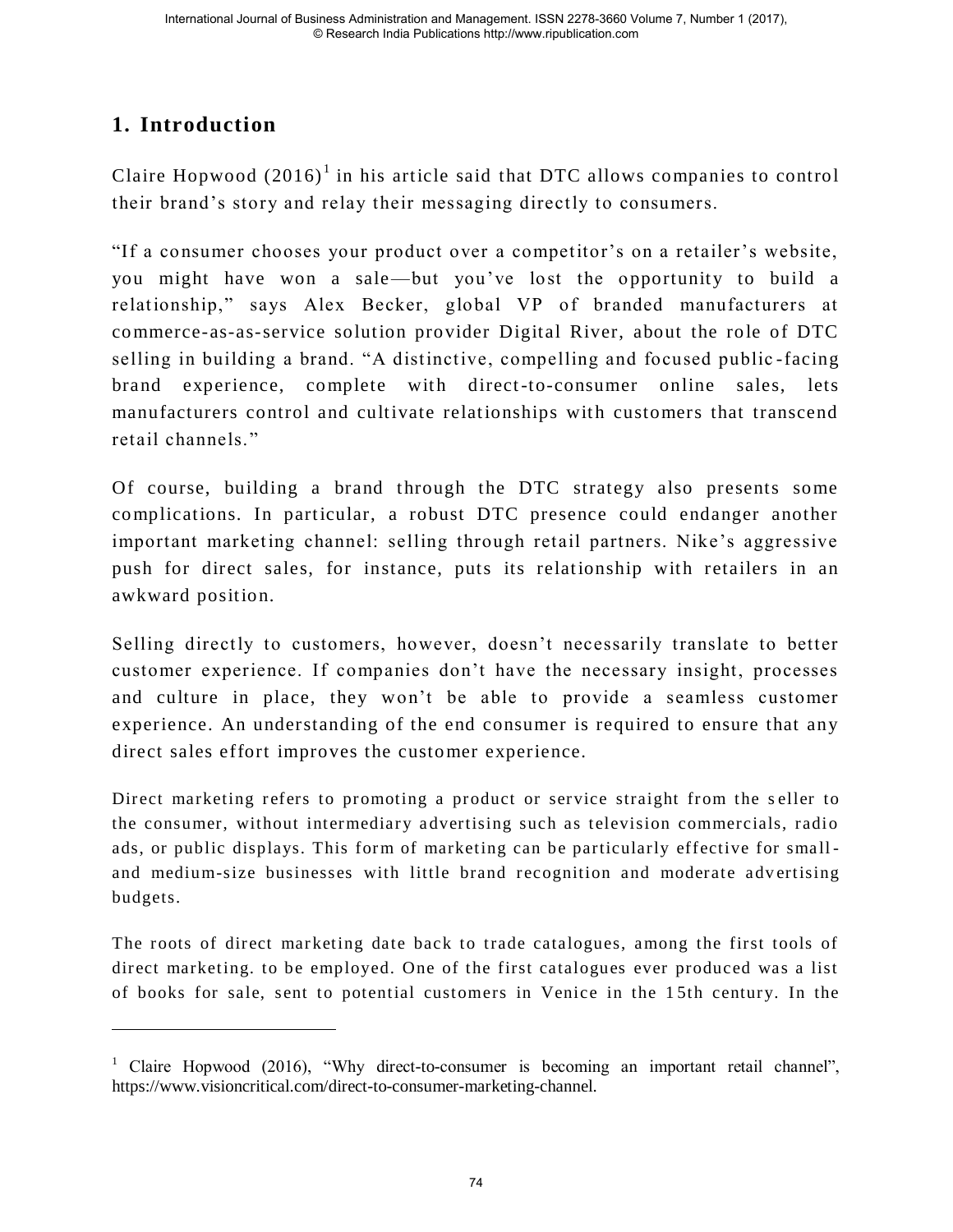United States during the 19th and 20th centuries Yankee peddlers and door -to-door salesmen contributed to the growth of the industry. In recent decades advances in technology and the development of the Internet have enhanced direct mark eting capabilities in ways previously unimaginable.

Since retailers have aggressively pursued DTC, some sportswear chains have folded, including Boston's City Sports. To avoid upsetting their retail partners as they expand their DTC channel, companies need a more holistic understanding of their consumers and to use that insight to find the right balance. For instance, companies need to figure out which consumer segments prefer to buy directly from retailers—and *why*.

Companies could also use their DTC channels to bring insight to their partners. For instance, this channel could be a way to test new products and campaigns in a smaller, safe environment before they are scaled out to retail partners. Customer intelligence can help companies make better decisions about their DTC efforts and provide the necessary insight to help their retail partners sell more.

For many brands, the most compelling reason to sell directly to consumers is the potential to collect massive amounts of customer data.

―DTC channels are an opportunity to build up the lifetime value of consumers because brands can garner information about their customers and tailor personalized shopping experiences to them," says Reuben S. Hendell, CEO of ecommerce technology provider BrandShop. "It's important for brands to be able to deliver personalized experiences, not only to drive more sales but also because 75 percent of consumers prefer it."

## **2. Objectives and Research Methodology**

#### **Objectives of the study are as given below:**

- 1. To study the organized retail scenario in India.
- 2. To analyze Direct-to-Customer as strategy in organized Retail Outlets in India.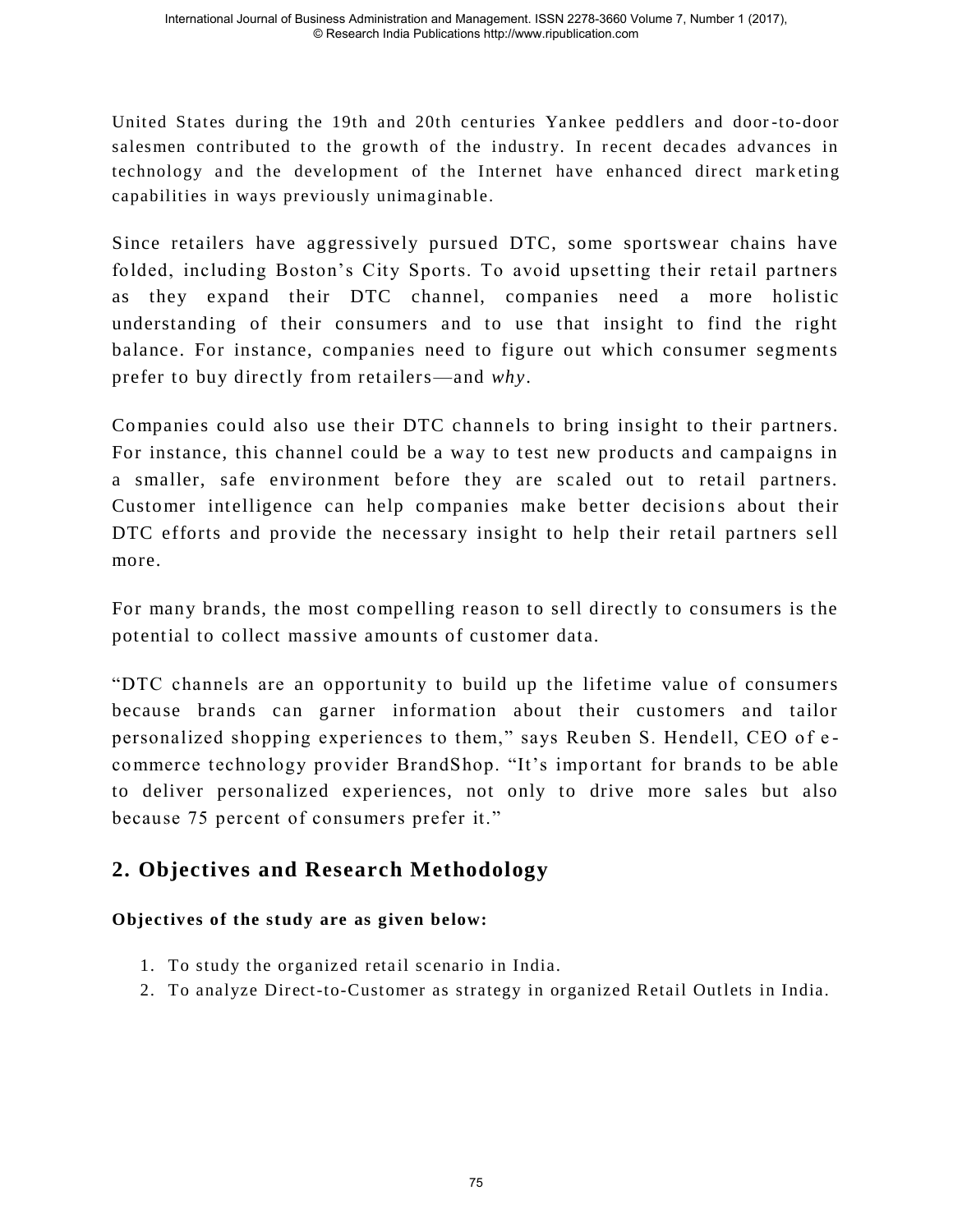#### **Research Methodology**

Research methods can be classified in different ways, the most common distinction is between the quantitative and the qualitative approaches (Myers, 2007<sup>2</sup>). Quantitative approaches were originally used while studying natural sciences like: laboratory experiments, survey methods and numerical methods. A qualitative study is used when the researcher wants to get a deeper understanding on a specific topic or situation. Myers  $(2007)^3$  stated that the qualitative approach was developed in social sciences in order to support the researcher in studies including cultural and social phenomena. Sources included in the qualitative approach are interviews, questionnaires, observations, documents and the researcher's impression and reactions. The chosen approach is qualitative.

This study typically takes the form study of secondary data available on Indian Retail system. To understand and analyze Direct-to-Customer as strategy in organized Retail Outlets in India, we have gone through a number of reports and papers. This has the advantages of providing very rich information and avoiding the influence of others on the opinion of any one individual.

## **3. Scenario of Organized Retail in India**

Retailing in India is the largest private sector and second to agriculture in employment. India has highest retail outlet density –Around 1.5 retail crore retail outlet. The retail sector contributes about 10 -11%to Indian GDP and it is valued at an estimated Rs.93000 crore out of which organized retailing industry around Rs.35000 crore.

Organized retailing is primarily urban centric, its share as represented in urban scenario is projected to be 12 to 20% Growing at more than 30%, the organized sector is deriving the retail growth in India and contributes significantly to the growth of economy. According to the study done by the "Associate Chambers of Commerce and Industry" it is expected that annual retail sales will reach \$17billionby the year 2010, the retail sector in India has the potential to reach \$270-280 billion dollar.

 $\overline{a}$ <sup>2</sup>Myers, M. D. (2007), "Qualitative Research in Information Systems", MIS Quarterly, vol. 21 No. 2, pp.241-242.

 $3$  Ibid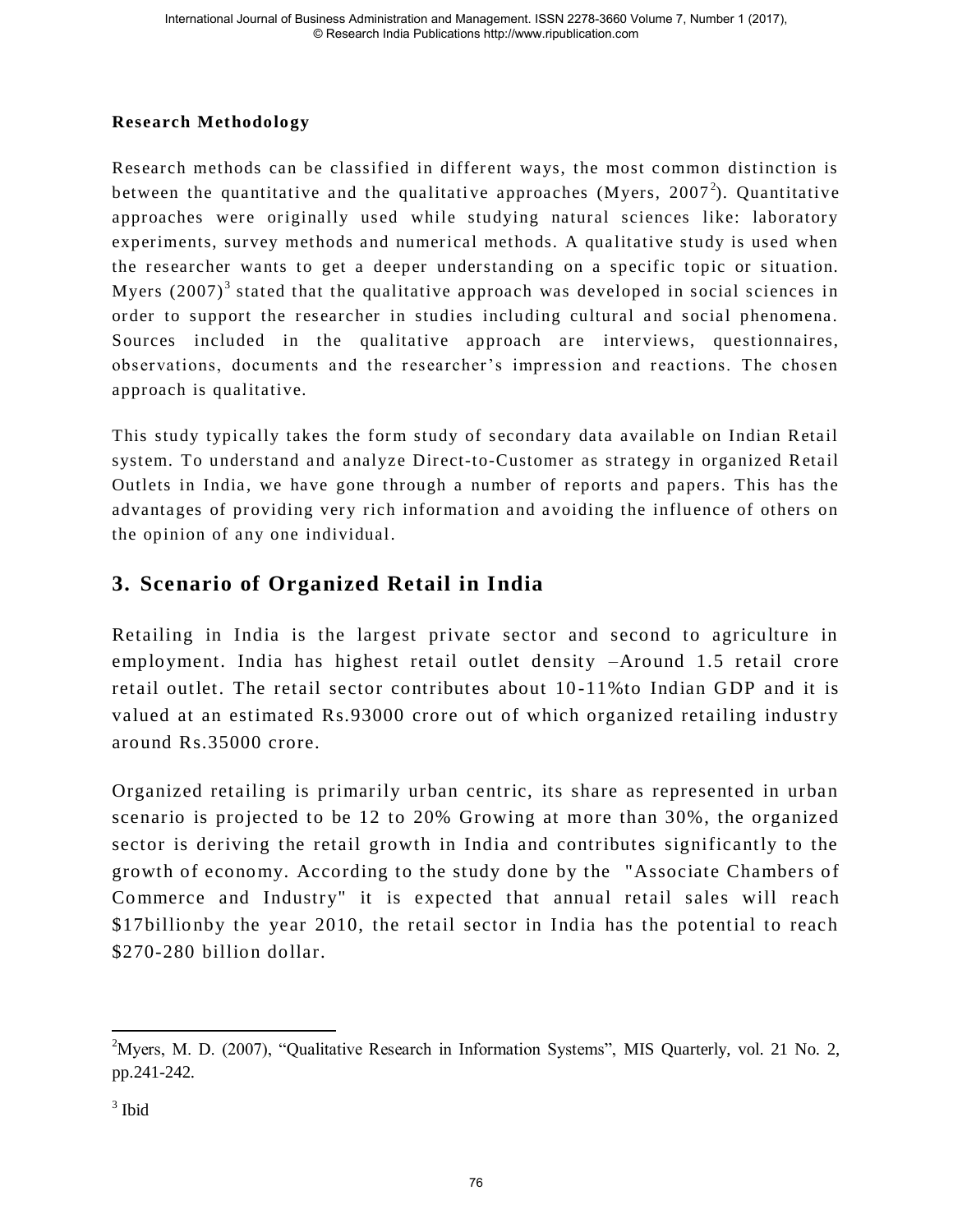For this the government will have to bring about the required liberalization in the retail sector if India is to ever become a developed econo my. Recently organized multi outlet retail concept has gained acceptance and since then accelerated.

All major players such as Wal-Mart, Tesco, Sainbury and others are keen to enter the retail market. "A.K.Kearney" ranked India  $5<sup>th</sup>$  out of 30 most attractive retail markets in terms of investment. Recently government has taken certain action to liberalize the retail market in India.

In the early 1980s manufacturer's retail chains such as Binny, S Kumar's, Vimal, Bombay Dying, HMT, Allwyn, etc started making their appearance in bigger cities. Later in 1990s Branded retail outlets like Food world, Nilgris and local departmental retail outlets like Trinetra super market, Apna Bazaar, came into existence. Currently many big players like Big Bazaar, Vishal Megamart, Relience etc. reputed companies have already established their name in organized retail businesses and many multinational companies such as Bharti Wal-Mart, Nike haverecently entered.

Organised Retailing is India's one of the fastest growing industry and one of the biggest sources of employment in the country, generating more than 10 per cent of GDP of India. Organised retailing, however, currently organized retail is contributing merely about three percent of the overall Indian retailing industry. Organised retailing, aims at providing an ideal shopping experience to the consumer based on the advantages of large -scale purchases, consumer preference analysis, excellent ambience and choice of merchandise.

India's strong economic growth and rise in disposable incomes, especially with salaried class after the implementation of Sixth pay scales, of middle class and lower middle class has attracted business houses like **Omaxe, Parshvnath, Vatika, and Ansals** to invest into retail business. The Government's decision will allow foreign Direct Investment and businesses into this sector attracting foreign companies to establish their businesses in India. Now foreign retailers will be able to own their own stores in India for the first time as part of a major government liberalization of business. Till 2006 foreign companies were allowed to operate franchises by the government to protect the indigenous companies. Now new regulations may allow foreign companies to hold up to 100%. But the Indian government is going ahead with new reforms which may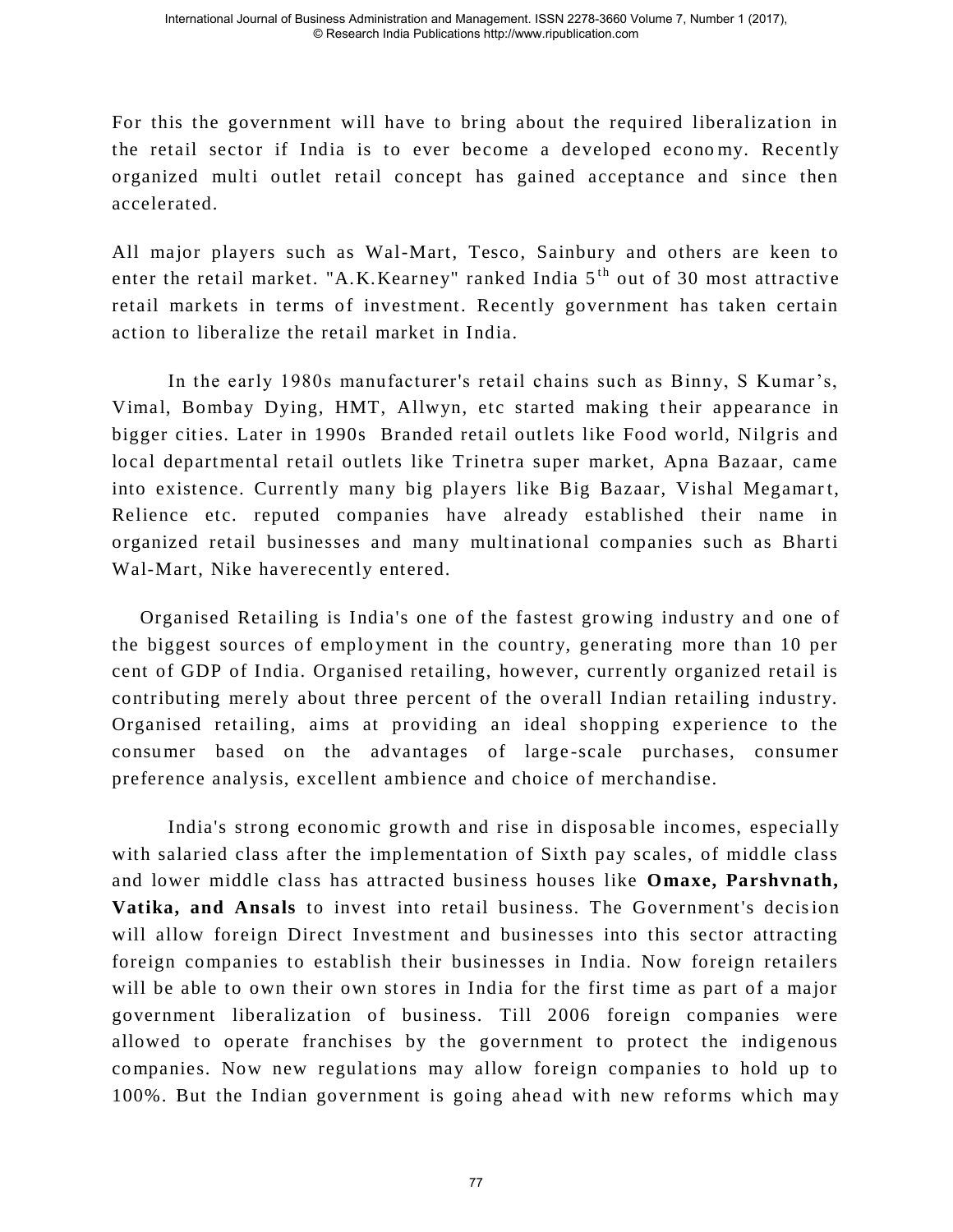create millions of job in the near future while safeguarding the interest of domestic firms.

The increase in the land value and number of real estate companies investing in this field has also helped power the boom as financing is made easier, one can see that software companies like Satyam has marked their presence in reality and infrastructure and the reality company, K.Raheja group has stretched its wings to retail. The noted swift growth in reality industry is of significance and this is changing the evolution and the spectrum of whole marketing of FMCG, farm and diary products.

 Government of India has permitted up to 51% foreign direct investment in single-brand retailing in the country. This rule, to some extent saved the existence of unorganized retailers but in the long run there is a possibility that Indian Government may allow 100% FDI there by permitting to setup multinational retail operators which may wipe out the existence of unorganized sector.

## 4.**Direct-to-Customer (DTC) Model as Strategy**

Direct marketing refers to promoting a product or service straight from the seller to the consumer, without intermediary advertising such as television commercials, radio ads, or public displays. This form of mark eting can be particularly effective for smalland medium-size businesses with little brand recognition and moderate advertising budgets.

The roots of direct marketing date back to trade catalogues, among the first tools of direct marketing. to be employed. One of the first catalogues ever produced was a list of books for sale, sent to potential customers in Venice in the 15th century. In the United States during the 19th and 20th centuries Yankee peddlers and door -to-door salesmen contributed to the growth of the industry. In recent decades advances in technology and the development of the Internet have enhanced direct marketing capabilities in ways previously unimaginable.

With the rise of mobile, social and cloud technologies, customer expectations continue to increase. More than ever, customers demand a more seamless experience. For many businesses, customer experience is the new battlefield —a competitive advantage that attracts and keeps customers.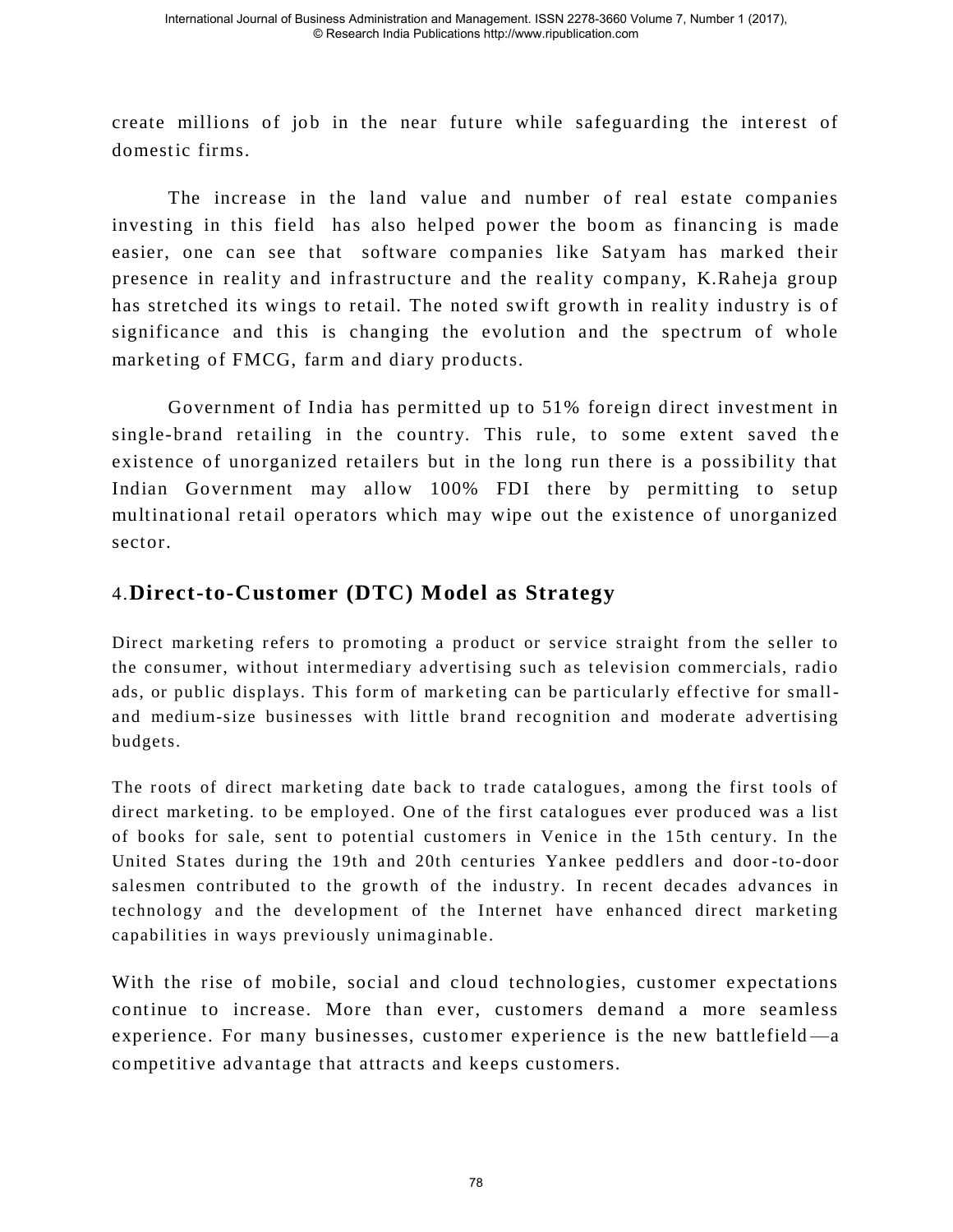When wholesale manufacturers sell through retail distributors, they have very little say on how the product is sold. They're at the mercy of the distributor to ensure that the customer leaves the store (or the website) happy and satisfied. By selling directly to consumers, companies can envision how the customer journey should take place and execute the tactics required to make that vision a reality.

Selling directly to customers, however, doesn't necessarily translate to better customer experience. If companies don't have the necessary insight, processes and culture in place, they won't be able to provide a seamless customer experience. An understanding of the end consumer is required to ensure that any direct sales effort improves the customer experience.

Claire Hopwood  $(2016)^4$  in his article said that DTC allows companies to control their brand's story and relay their messaging directly to consumers.

―If a consumer chooses your product over a competitor's on a retailer's website, you might have won a sale—but you've lost the opportunity to build a relationship," says Alex Becker, global VP of branded manufacturers at commerce-as-as-service solution provider Digital River, about the role of DTC selling in building a brand. "A distinctive, compelling and focused public-facing brand experience, complete with direct-to-consumer online sales, lets manufacturers control and cultivate relationships with customers that transcend retail channels."

Of course, building a brand through the DTC strategy also presents some complications. In particular, a robust DTC presence could endanger another important marketing channel: selling through retail partners. Nike's aggressive push for direct sales, for instance, puts its relationship with retailers in an awkward position.

―[Companies like Nike] tells with a straight face that online sales really doesn't do that much volume and it is to increase awareness of the brand, that we shouldn't be afraid," Ray Pugsley, co-owner of the Potomac River Running

 $\overline{a}$ 

 $4$  Claire Hopwood (2016), "Why direct-to-consumer is becoming an important retail channel", https://www.visioncritical.com/direct-to-consumer-marketing-channel.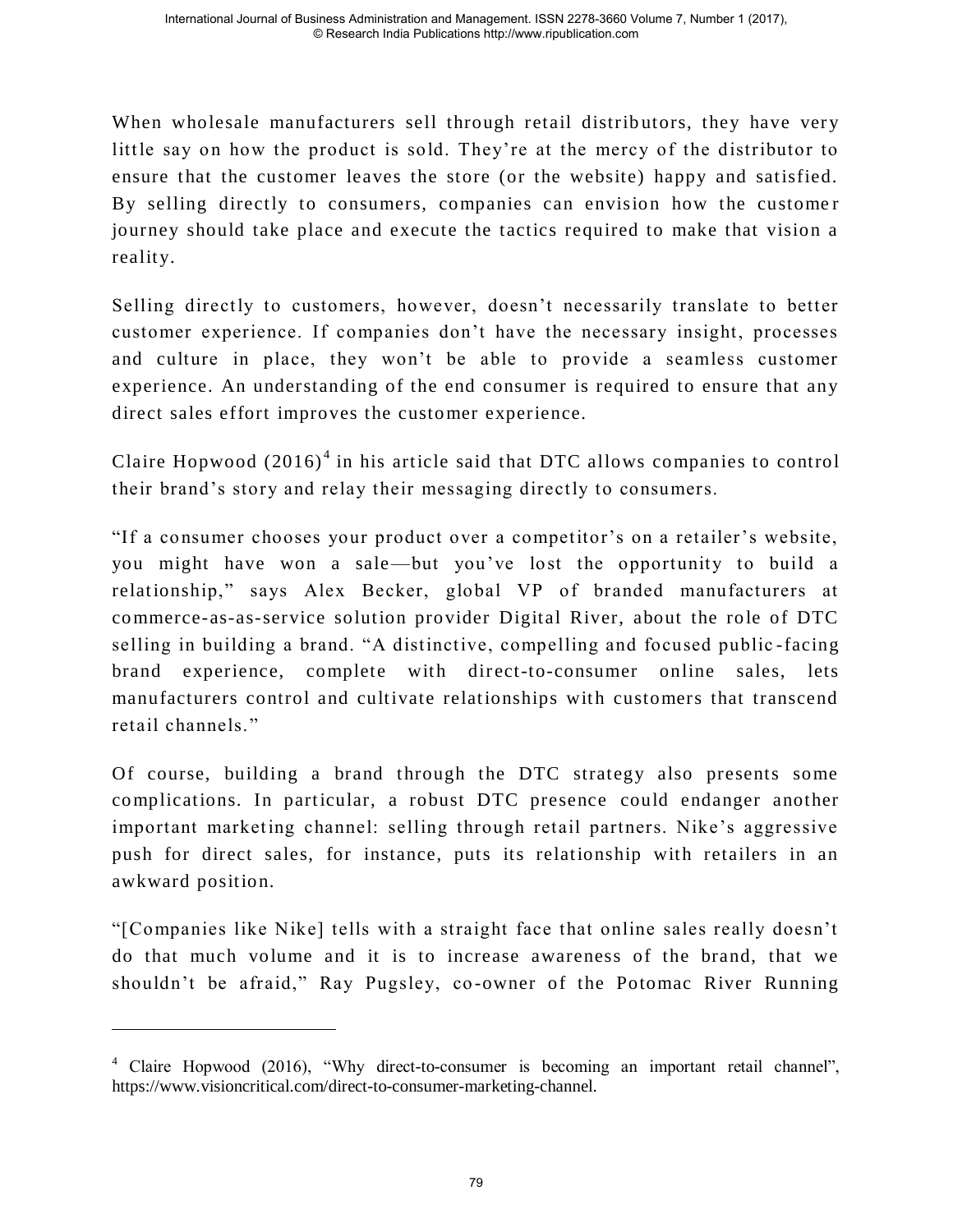chain in the Washington, D.C., area tells the *Wall Street Journal* about retailers' efforts to pursue DTC. "Time will tell whether that is a good story to put us at ease, or whether it could be the truth."

Since retailers have aggressively pursued DTC, some sportswear chains have folded, including Boston's City Sports. To avoid upsetting their retail partners as they expand their DTC channel, companies need a more holistic understanding of their consumers and to use that insight to find the right balance. For instance, companies need to figure out which consumer segments prefer to buy directly from retailers—and *why*.

Companies could also use their DTC channels to bring insight to their partners. For instance, this channel could be a way to test new products and campaigns in a smaller, safe environment before they are scaled out to retail partners. Customer intelligence can help companies make better decisions about their DTC efforts and provide the necessary insight to help their retail partners sell more.

For many brands, the most compelling reason to sell directly to consumers is the potential to collect massive amounts of customer data.

―DTC channels are an opportunity to build up the lifetime value of consumers because brands can garner information about their customers and tailor personalized shopping experiences to them," says Reuben S. Hendell, CEO of ecommerce technology provider BrandShop. "It's important for brands to be able to deliver personalized experiences, not only to drive more sales but also because 75 percent of consumers prefer it."

While selling directly to consumers makes it easier to acquire customer behavior data, companies need to make sense of all that data. Unfortunately, data alone doesn't provide a complete picture of the customer behavior. To be able to improve the end-to-end customer journey, companies need to integrate the transactional data they get from all their channels.

More importantly, direct and authentic engagement with customers is required so companies can understand the *why* behind customer behavior. Whether companies invest in DTC or not, they still need to engage with consumers on an ongoing basis to gain the necessary customer intelligence for their business.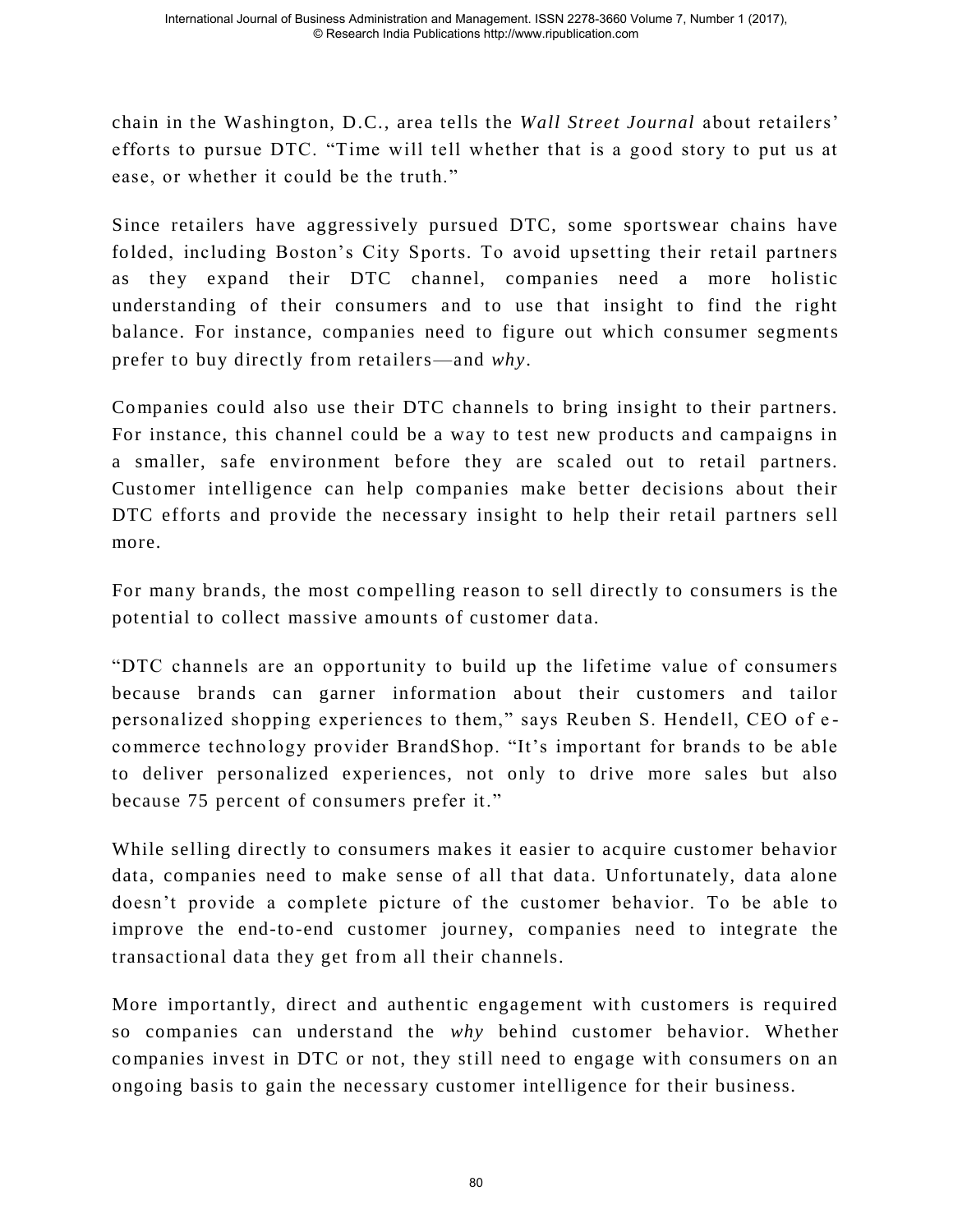# **5. Conclusion**

In Indian retail sector there is a paradigm shift from unorganized to organized sector and Indian retail sector has suddenly become active. Some major retail players are trying to move in retail market.Reliance Industries has launched its retail operations branded "Reliance retail" in the country by opening outlets in Hydra bad that sells fruits vegetables and grocery.

Retailers recognize the DTC as strategy for greater understanding of customersyjatcan enhance customer satisfaction and retail performance. This study seeks to enrich DTC understanding by providing an overview of existing consumer behaviorand suggesting that specific elements of consumer behavior —goals, schema, information processing, memory, involvement, attitudes, affective processing, atmospherics, and consumer attributions and choices—play important roles during various stages of the consumer decision process.

Kurt Solmon  $(2013)^5$  in his paper titled "Going Direct the Journey from Wholesale Brand to Direct-to-Consumer Retailer" mentioned that According to an Economist Intelligence Unit survey, the percentage of manufacturers selling directly to consumers (DTC) is expected to grow 71% over the next years to more than 40% of all manufacturers. And the number of historically wholesale brands on the Internet Retailer 500 is growing too, from 51 in 2008 to 63 in 2012.

# **6. References**

- 1. AprameyaRao and KishorKadam, "25 years of liberalization: A glimpse of India's growth in 14 charts", [http://www.firstpost.com/business,](http://www.firstpost.com/business) accessed on Jul 17, 2016
- 2. Arbnor, I. &Bjerke, B. (1999). "Methodology for creating business knowledge", Sage Publications
- 3. Arjun Mittal (2013), "E-commerce: It's Impact on consumer Behavior", Global Journal of Management and Business Studies, Vol.3 No.2, pp. 131 - 138.
- 4. Claire Hopwood (2016), "Why direct-to-consumer is becoming an important retail channel", https://www.visioncritical.com/direct-to-consumer-marketing[channel](https://www.visioncritical.com/direct-to-consumer-marketing-channel)

 $\overline{a}$  $5$  Kurt Solmon (2013), "Going Direct the Journey from Wholesale Brand to Direct-to-Consumer Retailer", Report published in 2013.